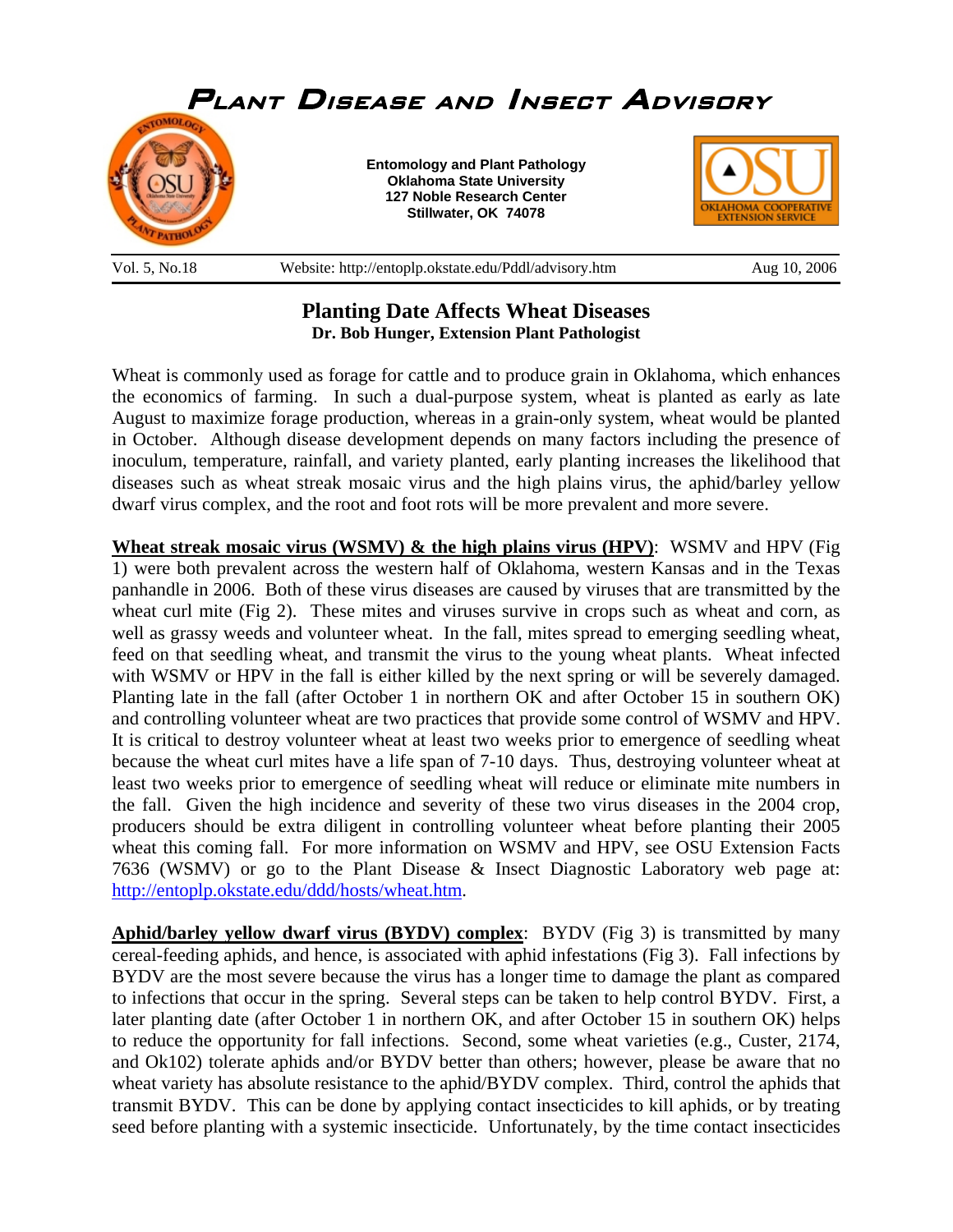are applied, aphids frequently have already transmitted BYDV. Systemic, seed-treatment insecticides such as Gaucho 480 (Imidacloprid - Gustafson Corp.) and Cruiser (Thiamethoxam – Syngenta) can effectively control aphids after planting, but in some years aphids do not occur and hence the treatment may not be as beneficial as in years when aphids are numerous in the fall. Be sure to thoroughly read the label before applying any chemical. For more information on the aphid/barley yellow dwarf virus complex, go to the Plant Disease and Insect Diagnostic Laboratory at: http://entoplp.okstate.edu/ddd/hosts/wheat.htm.



Fig 2. Wheat curl mite at (A) 10X magnification and (B) 63X magnification.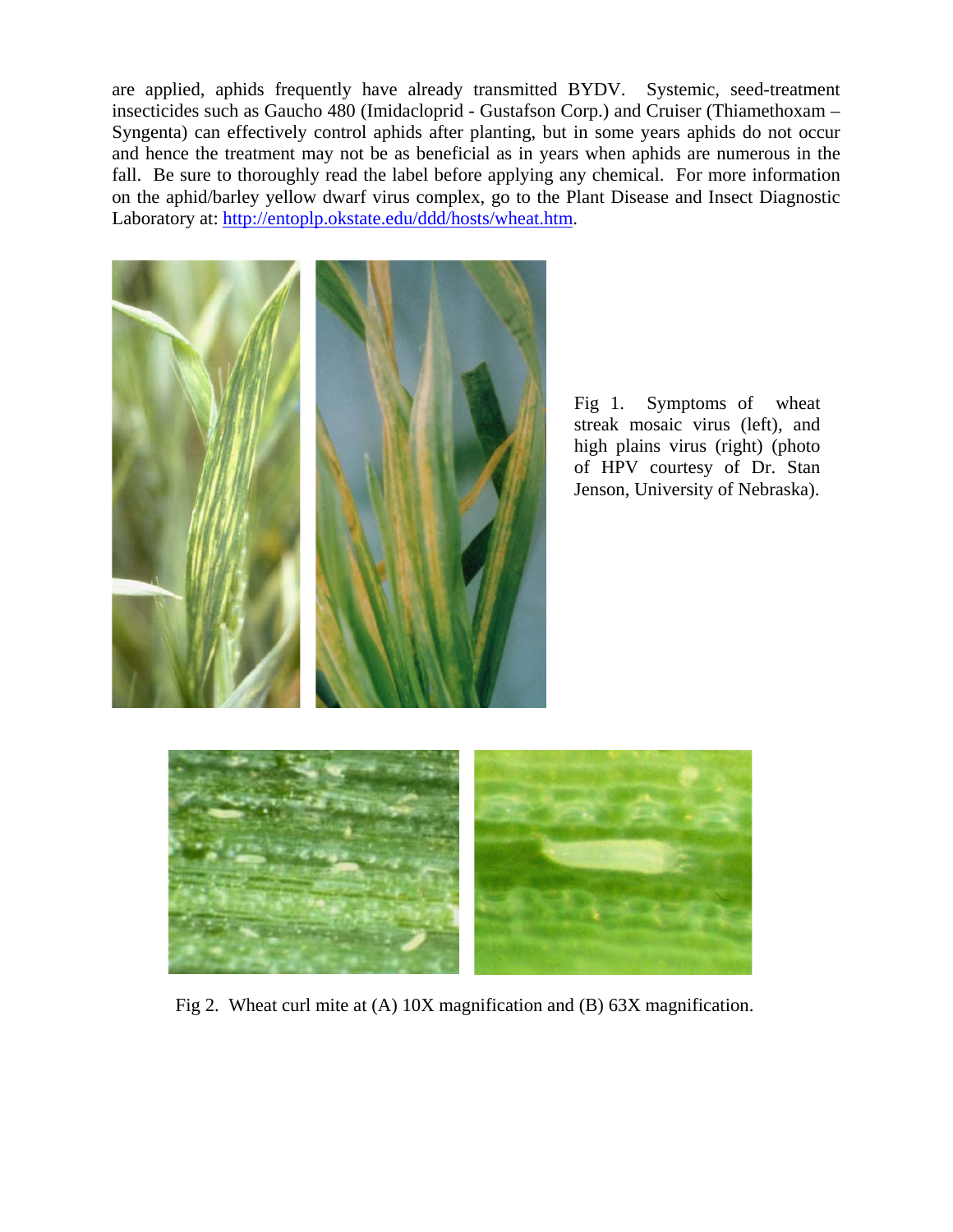

Fig 3. Bird cherry oat aphid (left) an abundant transmitter of barley yellow dwarf on wheat (right).

**Root and foot rots**: These include several diseases caused by fungi such as dryland (Fusarium) root rot, Rhizoctonia root rot (sharp eyespot), common root rot, take-all, and eyespot (strawbreaker). Dryland root rot (Fig 4) caused by the fungus Fusarium was particularly severe across much of Oklahoma in 2006. Controlling the root and foot rots is difficult. There are no resistant varieties or fungicide treatments that control all of these diseases at a consistently high level. However, seed treatments such as Dividend XL and Gaucho XT are a combination of chemicals that offer varying levels of activity against aphids (and hence BYDV), smuts and bunts, and seedling root rots. In contrast, a chemical such as Raxil MD offers activity against bunts and smuts and seedling root rots. Be sure to read the label of any seed treatment to be sure it offers activity against the diseases of concern in your situation.

Late planting (after October 1 in northern OK, and after October 15 in southern OK) also can help reduce the incidence and severity of root rots, but planting late will not entirely eliminate the presence or effects of root rots. If you have a field with a history of root rot (and there were a lot of these in 2006), plant that field as late as possible or plan to use it in a "graze-out" fashion.

For some root rots, there are specific factors that contribute to disease incidence and severity. For example, a high soil pH  $(>6.5)$  greatly favors disease development of the root rot called takeall. Thus, when liming fields to correct for acid soils, be sure not to raise the pH above this level. Another practice that can help limit take-all and some of the other root rots is the elimination of residue. However, elimination of residue by tillage or burning does not seem to affect the incidence or severity of eyespot (strawbreaker). For more information on wheat root rots, takeall and eyespot (strawbreaker), see OSU Extension Facts F-7622 or go to the web page: http://entoplp.okstate.edu/ddd/hosts/wheat.htm.